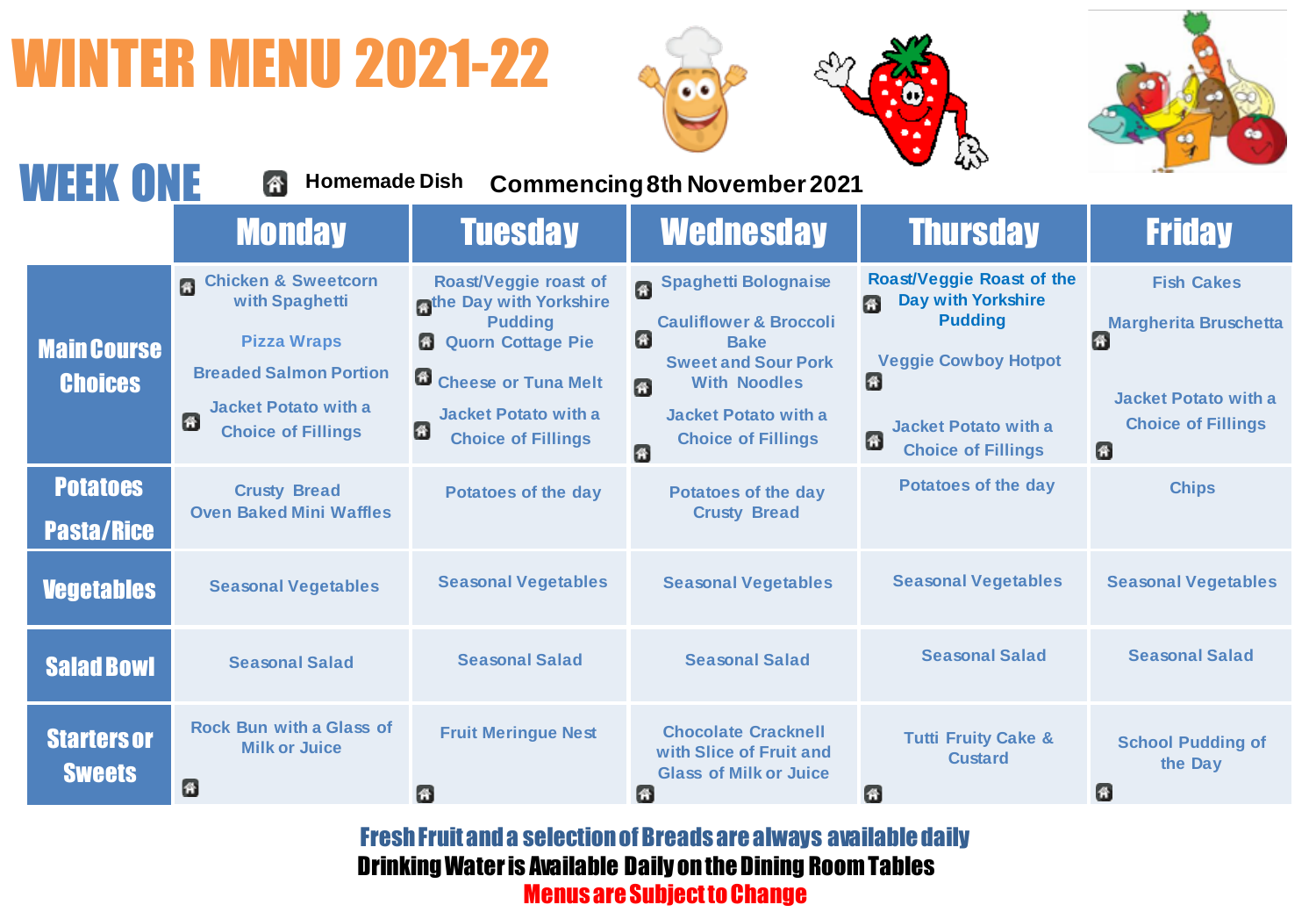## WINTER MENU 2021-22







## WEEK TWO **A** Homemade Dish

|                                      | <b>Monday</b>                                                                                                                                                         | <b>Tuesday</b>                                                                                                                                                                                              | <b>Wednesday</b>                                                                                                                                                                                    | <b>Thursday</b>                                                                                                                                                                                                              | <b>Friday</b>                                                                                                                                   |
|--------------------------------------|-----------------------------------------------------------------------------------------------------------------------------------------------------------------------|-------------------------------------------------------------------------------------------------------------------------------------------------------------------------------------------------------------|-----------------------------------------------------------------------------------------------------------------------------------------------------------------------------------------------------|------------------------------------------------------------------------------------------------------------------------------------------------------------------------------------------------------------------------------|-------------------------------------------------------------------------------------------------------------------------------------------------|
| <b>Main Course</b><br><b>Choices</b> | <b>Chicken Pasta Bake</b><br>G<br><b>Quorn and Tomato</b><br>同<br><b>Basil Pasta</b><br><b>Fish Fingers</b><br>Jacket Potato with a<br><b>Choice of Fillings</b><br>G | <b>Roast/Veggie Roast of</b><br>the Day with Yorkshire<br>6<br><b>Pudding</b><br>Veggie sausage in a<br>Wrap<br>Ø<br><b>Meat casserole</b><br><b>Jacket Potato with a</b><br><b>Choice of Fillings</b><br>商 | $\left  \mathbf{a} \right $<br><b>Mince &amp; Dumpling</b><br><b>Homemade Soup</b><br>份<br>& Roll<br>G<br><b>Chicken Chow Mein</b><br><b>Jacket Potato with a</b><br><b>Choice of Fillings</b><br>Ø | <b>Roast/Veggie Roast of</b><br><b>The Day with Yorkshire</b><br><b>Pudding</b><br><b>Curry of the day</b><br>O<br>$\boldsymbol{a}$<br><b>Quorn Fajitas</b><br><b>Jacket Potato with a</b><br><b>Choice of Fillings</b><br>图 | <b>Homemade Pizza</b><br>$\left[ \mathbf{f} \right]$<br><b>Breaded Fish Portion</b><br><b>Jacket Potato with a</b><br><b>Choice of Fillings</b> |
| <b>Potatoes Pas</b><br>ta / Rice     | <b>Jacket Potato Wedges</b><br><b>Crusty Bread</b>                                                                                                                    | <b>Potatoes of the day</b>                                                                                                                                                                                  | <b>Potatoes of the day</b><br><b>Crusty Bread</b><br><b>Basmati Rice</b>                                                                                                                            | <b>Wholemeal Rice</b><br><b>Nan Bread</b><br>Potatoes of the day                                                                                                                                                             | <b>Chips</b><br>Pasta                                                                                                                           |
| <b>Vegetables</b>                    | <b>Seasonal Vegetables</b>                                                                                                                                            | <b>Seasonal Vegetables</b>                                                                                                                                                                                  | <b>Seasonal Vegetables</b>                                                                                                                                                                          | <b>Seasonal Vegetables</b>                                                                                                                                                                                                   | <b>Seasonal Vegetables</b>                                                                                                                      |
| <b>Salad Bar</b>                     | <b>Seasonal</b><br><b>Salad</b>                                                                                                                                       | <b>Seasonal</b><br><b>Salad</b>                                                                                                                                                                             | <b>Seasonal</b><br><b>Salad</b>                                                                                                                                                                     | <b>Seasonal</b><br><b>Salad</b>                                                                                                                                                                                              | <b>Seasonal</b><br><b>Salad</b>                                                                                                                 |
| <b>Starters or</b><br><b>Sweets</b>  | Fruity Muffin with a<br><b>Glass of Milk or Juice</b><br>æ                                                                                                            | <b>Fruity Rice Pudding</b>                                                                                                                                                                                  | <b>Chocolate and</b><br>pear Sponge with<br><b>Chocolate Sauce</b><br>$\sqrt{2}$                                                                                                                    | <b>Assorted Cup Cakes</b><br><b>A</b>                                                                                                                                                                                        | <b>School Pudding of the</b><br>Day<br>$\left  \cdot \right $                                                                                   |

Fresh Fruit and a selection of Breads are always available daily Drinking Water is Available Daily on the Dining Room Tables Menus are Subject to Change